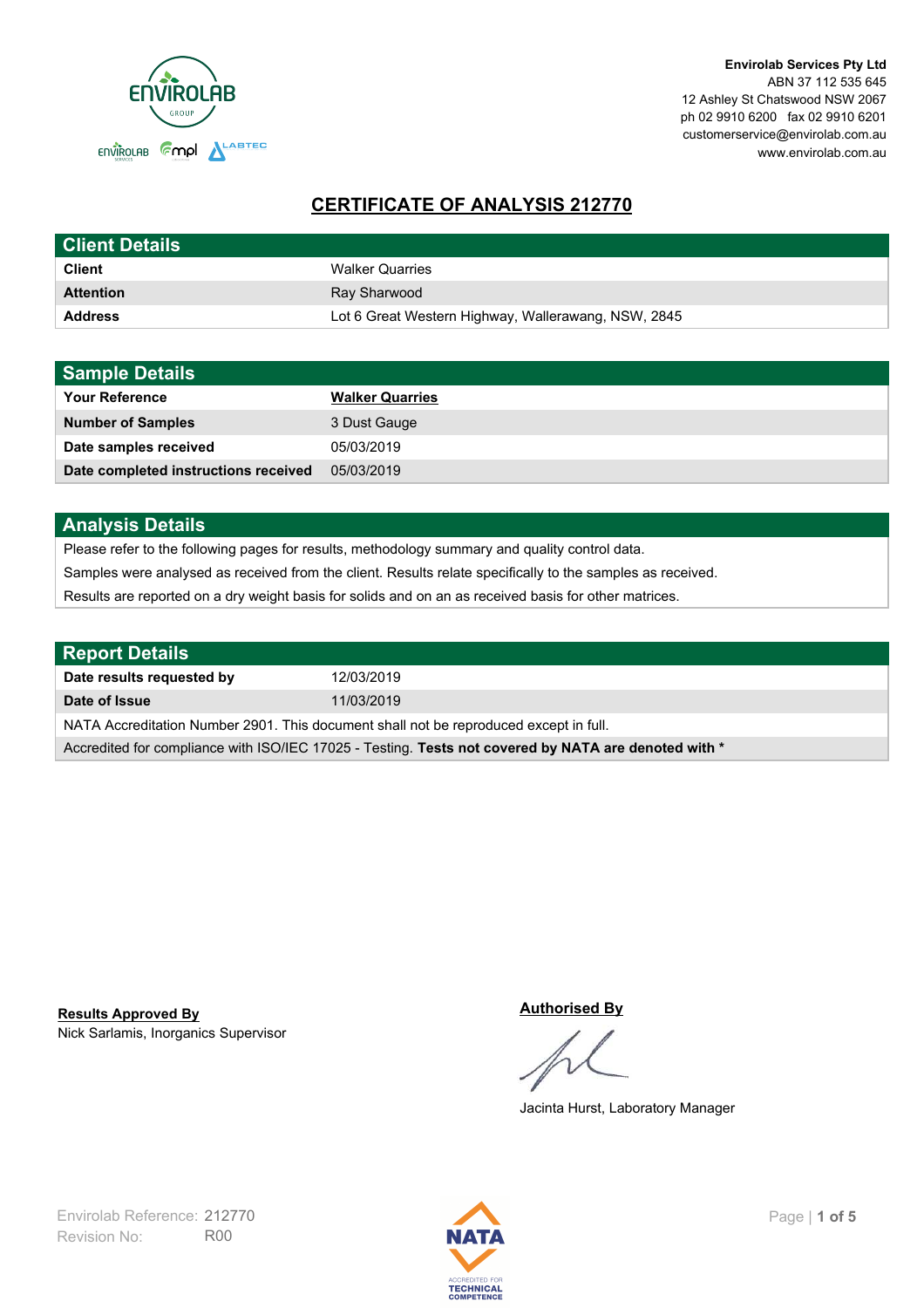#### **Client Reference: Walker Quarries**

| Dust Deposition AS 3580.10.1 |               |                   |                   |                   |
|------------------------------|---------------|-------------------|-------------------|-------------------|
| <b>Our Reference</b>         |               | 212770-1          | 212770-2          | 212770-3          |
| Your Reference               | <b>UNITS</b>  | DG <sub>1</sub>   | DG <sub>2</sub>   | DG <sub>3</sub>   |
| Type of sample               |               | <b>Dust Gauge</b> | <b>Dust Gauge</b> | <b>Dust Gauge</b> |
| Date Extracted               |               | 07/03/2019        | 07/03/2019        | 07/03/2019        |
| Date analysed                |               | 07/03/2019        | 07/03/2019        | 07/03/2019        |
| Dust Gauge Start Date        |               | 04/02/2019        | 04/02/2019        | 04/02/2019        |
| Dust Gauge End Date          |               | 04/03/2019        | 04/03/2019        | 04/03/2019        |
| Dust - No. of Days Collected | --            | 29                | 29                | 29                |
| Insoluble Solids             | $g/m2$ /month | 3.4               | 1.2               | 2.3               |
| Combustible Matter           | $q/m2$ /month | 2.0               | 0.5               | 0.3               |
| <b>Ash</b>                   | $q/m2$ /month | 1.5               | 0.7               | 2.0               |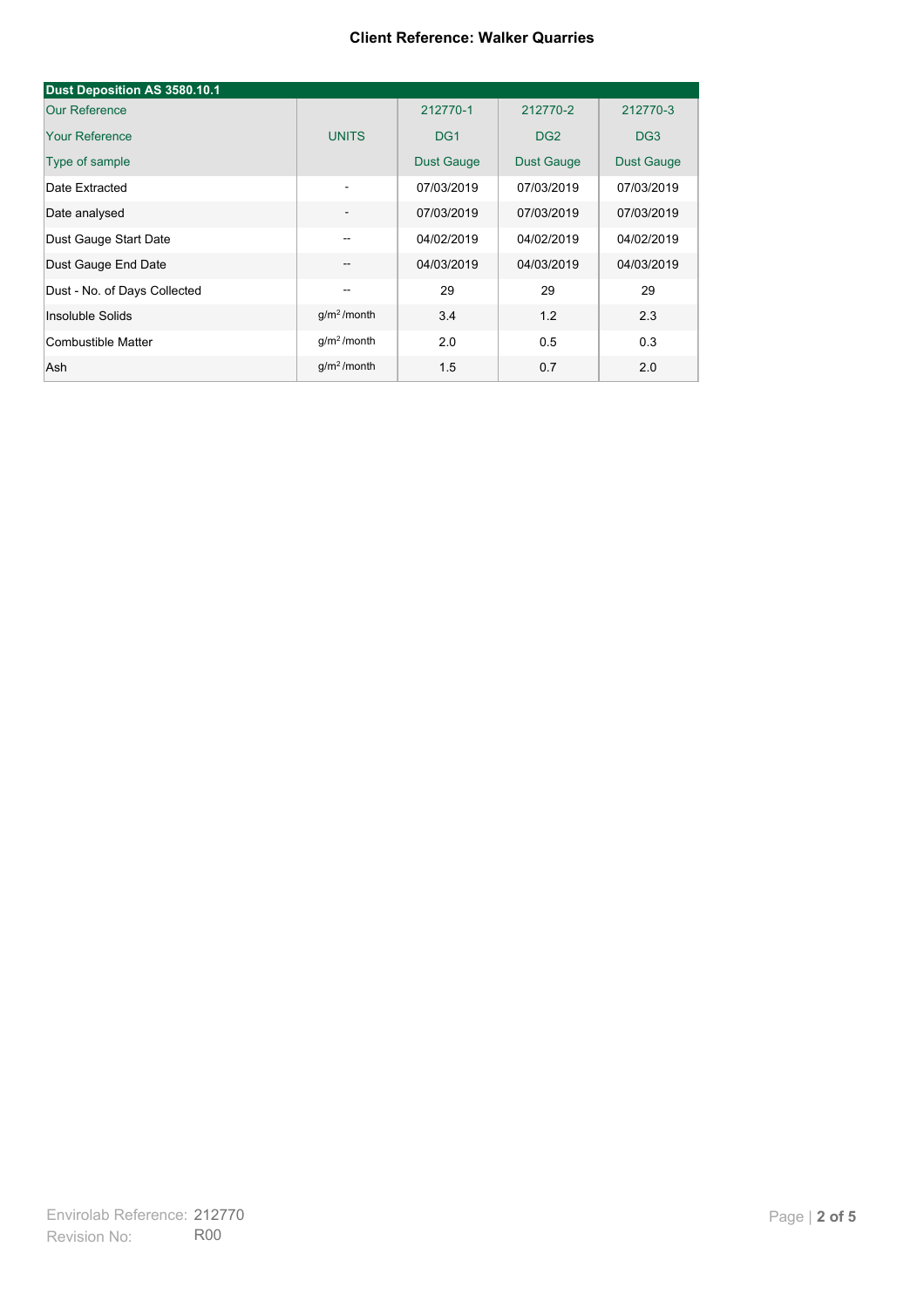# **Client Reference: Walker Quarries**

| <b>Method ID</b> | <b>Methodology Summary</b>                               |
|------------------|----------------------------------------------------------|
| AS 3580.10.1     | Analysis of dust gauges by AS 3580.10.1 (analysis only). |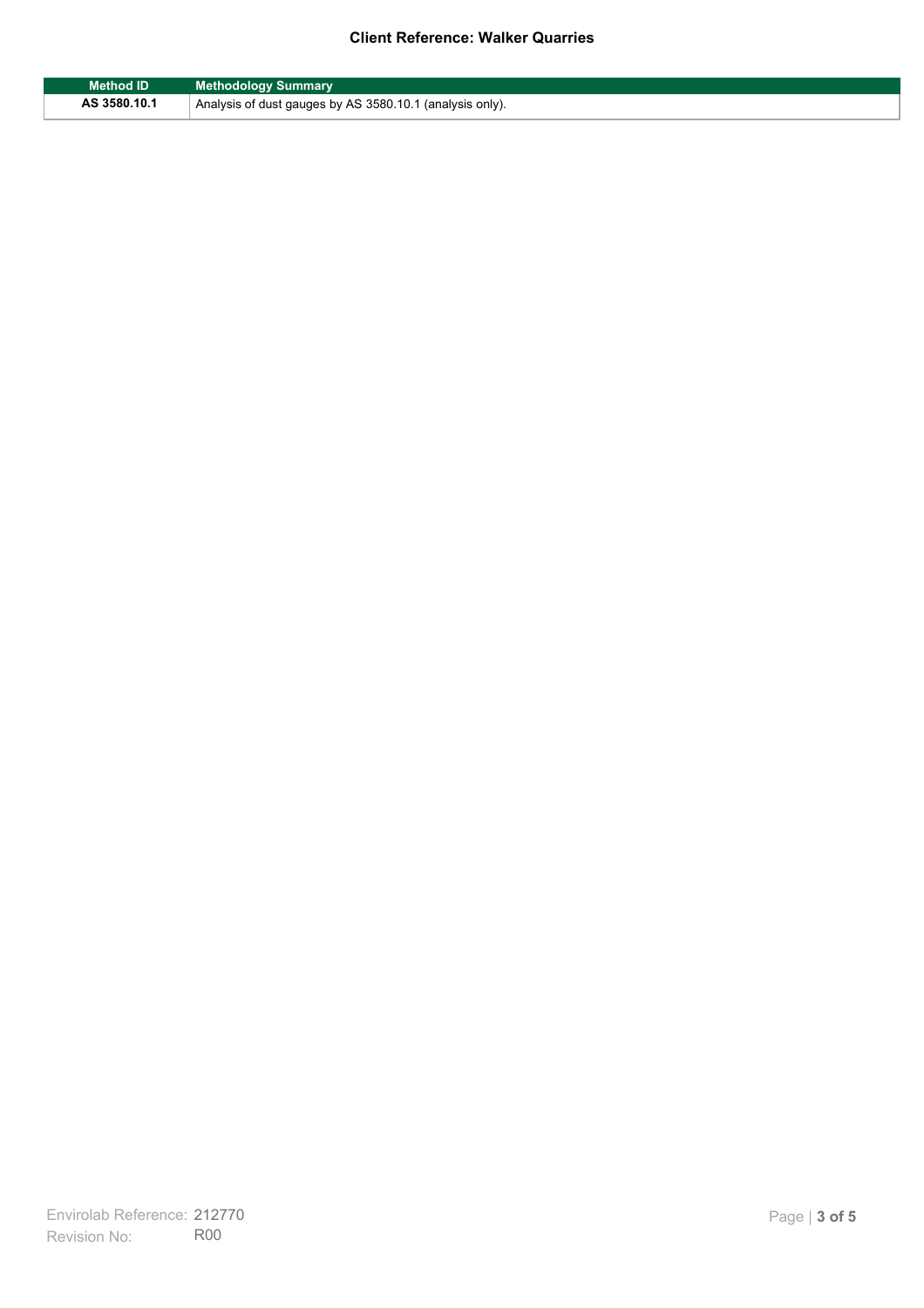# **Client Reference: Walker Quarries**

| <b>Result Definitions</b> |                                                  |
|---------------------------|--------------------------------------------------|
| <b>NT</b>                 | Not tested                                       |
| <b>NA</b>                 | Test not required                                |
| <b>INS</b>                | Insufficient sample for this test                |
| <b>PQL</b>                | <b>Practical Quantitation Limit</b>              |
| ≺                         | Less than                                        |
| >                         | Greater than                                     |
| <b>RPD</b>                | <b>Relative Percent Difference</b>               |
| <b>LCS</b>                | Laboratory Control Sample                        |
| <b>NS</b>                 | Not specified                                    |
| <b>NEPM</b>               | <b>National Environmental Protection Measure</b> |
| <b>NR</b>                 | Not Reported                                     |

| <b>Quality Control Definitions</b>                                                                                                                                                                                                                      |                                                                                                                                                                                                                                        |
|---------------------------------------------------------------------------------------------------------------------------------------------------------------------------------------------------------------------------------------------------------|----------------------------------------------------------------------------------------------------------------------------------------------------------------------------------------------------------------------------------------|
| <b>Blank</b>                                                                                                                                                                                                                                            | This is the component of the analytical signal which is not derived from the sample but from reagents,<br>glassware etc, can be determined by processing solvents and reagents in exactly the same manner as for<br>samples.           |
| <b>Duplicate</b>                                                                                                                                                                                                                                        | This is the complete duplicate analysis of a sample from the process batch. If possible, the sample selected<br>should be one where the analyte concentration is easily measurable.                                                    |
| <b>Matrix Spike</b>                                                                                                                                                                                                                                     | A portion of the sample is spiked with a known concentration of target analyte. The purpose of the matrix spike<br>is to monitor the performance of the analytical method used and to determine whether matrix interferences<br>exist. |
| <b>LCS (Laboratory</b><br><b>Control Sample)</b>                                                                                                                                                                                                        | This comprises either a standard reference material or a control matrix (such as a blank sand or water) fortified<br>with analytes representative of the analyte class. It is simply a check sample.                                   |
| <b>Surrogate Spike</b>                                                                                                                                                                                                                                  | Surrogates are known additions to each sample, blank, matrix spike and LCS in a batch, of compounds which<br>are similar to the analyte of interest, however are not expected to be found in real samples.                             |
| Australian Drinking Water Guidelines recommend that Thermotolerant Coliform, Faecal Enterococci, & E.Coli levels are less than<br>1cfu/100mL. The recommended maximums are taken from "Australian Drinking Water Guidelines", published by NHMRC & ARMC |                                                                                                                                                                                                                                        |

2011.